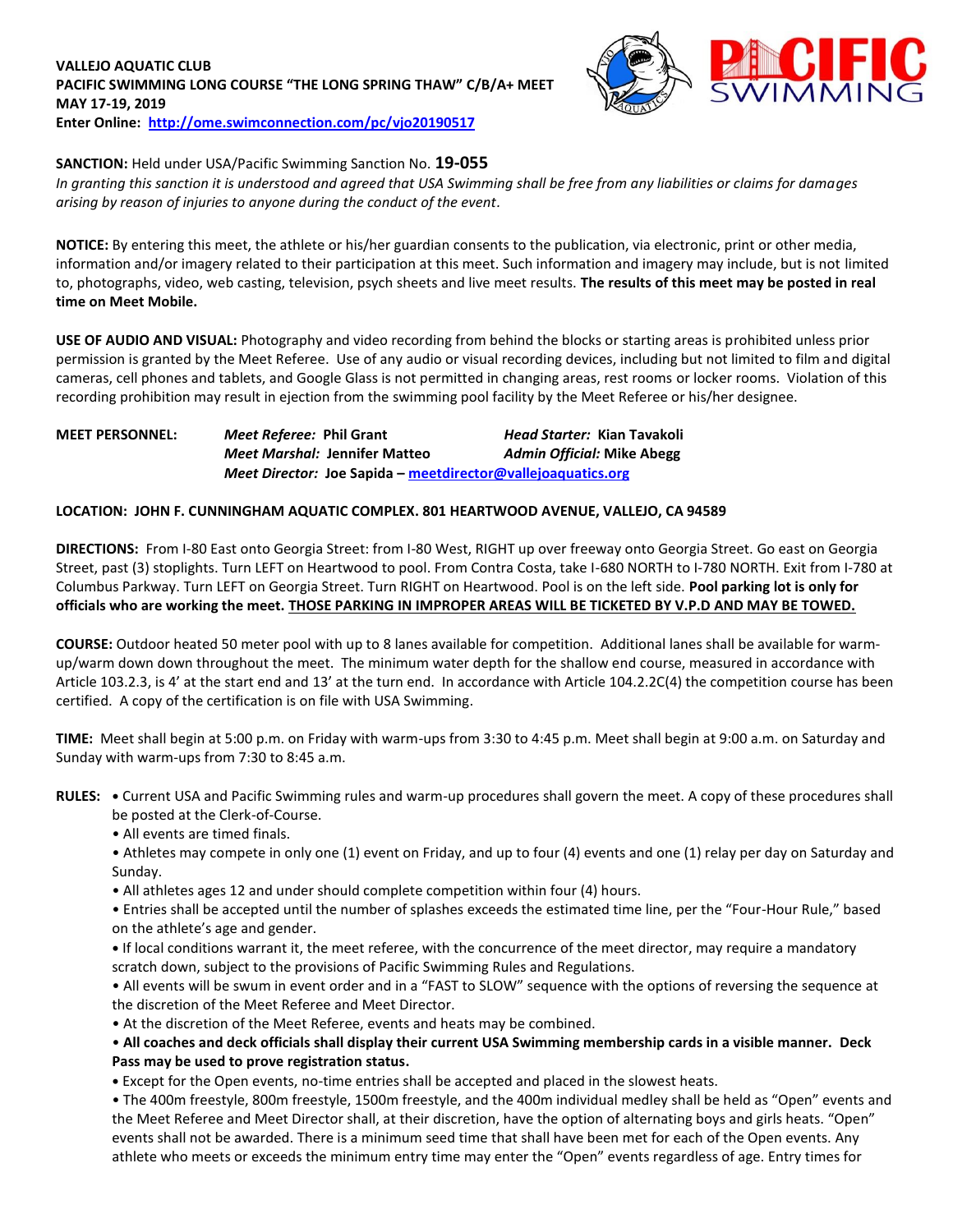OPEN events with a minimum time standard (see Schedule of Events) which cannot be proven using the Pacific Swimming database may be verified by a complete set of meet results or verified by the athlete's coach, either of which may be presented upon check -in. (Refer to Pacific Swimming Rule 4A2).

- Athletes entering the 800m and 1500m freestyle events shall provide their own timers and lap counters.
- Athletes entering the 400m freestyle shall provide their own timers

**RELAYS**: All relay athletes shall be entered in an individual event in the meet.

**UNACCOMPANIED ATHLETES:** Any USA Swimming athlete-member competing at the meet shall be accompanied by a USA Swimming member-coach for the purposes of athlete supervision during warm-up, competition and warm-down. If a coach-member of the athlete's USA Swimming Club does not attend the meet to serve in said supervisory capacity, it is the responsibility of the athlete or the athlete's legal guardian to arrange for supervision by a USA Swimming member-coach. The meet director or meet referee may assist the athlete in making arrangements for such supervision; however, it is recommended that such arrangements be made in advance of the meet by the athlete's USA Swimming Club Member-Coach.

**RACING STARTS:** Any athlete entered in the meet shall be certified by a USA Swimming member-coach as being proficient in performing a racing start, or shall start each race from within the water. When unaccompanied by a USA Swimming member coach, it is the responsibility of the athlete or the athlete's legal guardian to ensure compliance with this requirement.

#### **RESTRICTIONS:**

• Smoking and the use of other tobacco products is prohibited on the pool deck, in the locker rooms, in spectator seating on standing areas and in all areas used by athletes, during the meet and during warm-up periods.

- Sale and use of alcoholic beverages is prohibited in all areas of the meet venue.
- No glass containers are allowed in the meet venue.
- No propane heater is permitted except for snack bar/meet operations.
- All shelters shall be properly secured.
- Deck changes are prohibited.
- •No pets allowed on deck, other than service assistance animals.

• Destructive devices, to include but not limited to, explosive devices and equipment, firearms (open or concealed), blades, knives, mace, stun guns and blunt objects are strictly prohibited in the swimming facility and its surrounding areas. If observed, the Meet Referee or his/her designee may ask that these devices be stored safely away from the public or removed from the facility. Noncompliance may result in the reporting to law enforcement authorities and ejection from the facility. Law enforcement officers (LEO) are exempt per applicable laws.

• Operation of a drone, or any other flying apparatus, is prohibited over the venue (pools, athlete/coach areas, spectator areas and open ceiling locker rooms) any time athletes, coaches, officials and/or spectators are present.

• Pop-ups and tents shall not be allowed on deck, except at the west end of the pool. For fire and Safety purposes, the coaches' area is for coaches only. Athletes may check in with their coaches but cannot stay there.

**ELIGIBILITY:** • Athletes shall be current members of USA Swimming and enter their name and registration number on the meet entry card exactly as they are shown on their Registration Card. If this is not done, it may be difficult to match the athlete with the registration database. The meet host shall check all athlete registrations against the SWIMS database and if not found to be registered, the Meet Director shall accept the registration at the meet (a \$10 surcharge shall be added to the regular registration fee). Duplicate registrations shall be refunded by mail.

• Athletes in the "A" Division shall have met at least the listed USA Swimming Motivational "A" minimum time standard. Athletes in the "B" Division shall have met at least the listed "B" minimum time standard. All entry times slower than the "B" time standard shall be in the "C" Division.

- Entries with **"NO TIME" shall be accepted (Exception-open Events, see rules).**
- Entry times submitted for this meet may be checked against a computer database and may be changed in accordance with Pacific Swimming Entry Time Verification Procedures.
- Disabled athletes are welcome to attend this meet and should contact the Meet Director or Meet Referee regarding any special accommodations on entry times and seeding per Pacific Swimming policy.
- Athletes 19 years of age and over may compete in the meet for time only, no awards. Such athlete shall meet standards for the 17-18 age group.
- Age on the first day of the meet shall determine the athlete's age for the entire meet.

**ENTRY PRIORITY:** Entries from members of Zone 3 clubs (including unattached athletes training with those clubs) postmarked or entered on line by **April 8, 2019** shall be given first priority for acceptance to the meet. All entries from other zones in Pacific Swimming or from other LSC's, postmarked or entered on line by the entry deadline shall be considered in the order they are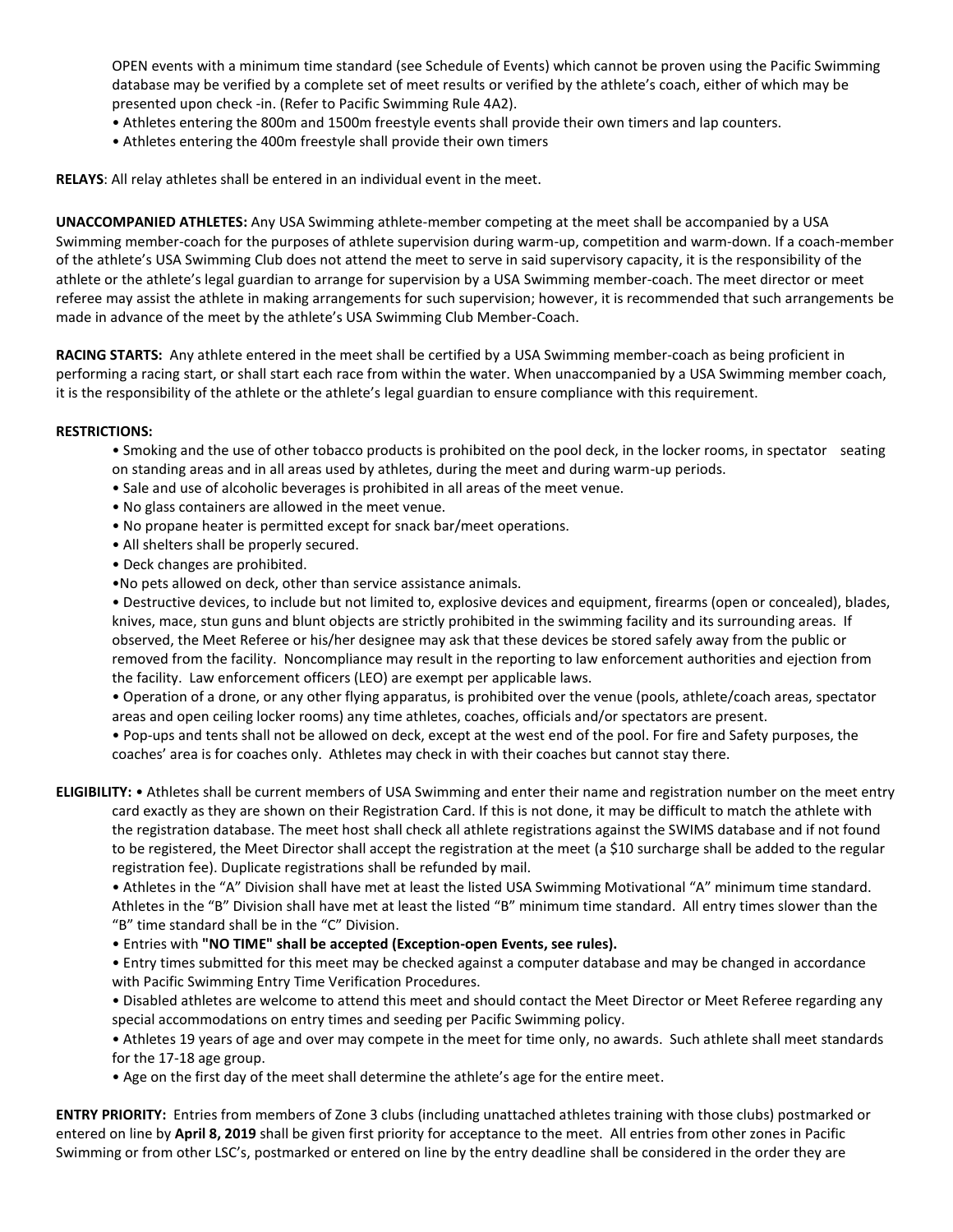#### received. **In addition to Zone 3 clubs, athletes who are members of or train with the following clubs may enter during the entry priority period: SASO**

**ENTRY FEES:** \$4.00 per event plus a \$10.00 participation fee per athlete. Relay fee is \$9.00 per entry. Entries shall be rejected if payment is not sent at time of request. No refunds shall be made except mandatory scratch downs. Fees for entries in the OPEN events that cannot be proved in the computer database, by a set of complete meet results or verified by the athlete's coach, shall not be refunded.

**ONLINE ENTRIES:** To enter online go to **<http://ome.swimconnection.com/pc/vjo20190517>** to receive an immediate entry confirmation. This method requires payment by credit card. Swim Connection, LLC charges a processing fee for this service, equal to \$1 per athlete plus 5% of the total Entry Fees. Please note that the processing fee is a separate fee from the Entry Fees. If you do not wish to pay the processing fee, enter the meet using a mail entry. **Entering online is a convenience, is completely voluntary, and is in no way required or expected of an athlete by Pacific Swimming.** Online entries shall be accepted through 11:59p.m. Monday, May 6, 2019.

**MAILED OR HAND DELIVERED ENTRIES**: Entries shall be on the attached consolidated entry form. Forms shall be filled out completely and printed clearly with athlete's best time. Entries shall be postmarked by midnight, Monday May 6, 2019 or hand delivered by 6:30 p.m, on Monday May 6, 2019. No late entries shall be accepted. Requests for confirmation of receipt of entries should include a self-addressed envelope.

**Make check payable to**: "Vallejo Aquatic Club" or "VJO"

| Mail entries to: | VJO Meet Director      | <b>Hand Deliver entries to: VJO Meet Director</b> |                       |
|------------------|------------------------|---------------------------------------------------|-----------------------|
|                  | Re: Swim Meet Entries  |                                                   | Re: Swim Meet Entries |
|                  | P.O. Box 5846          |                                                   | 801 Heartwood Avenue  |
|                  | Vallejo, CA 94591-5846 |                                                   | Vallejo, CA 94589     |

**CHECK-IN:** The meet shall be deck seeded. Athletes shall check-in at the Clerk-of-Course. No event shall be closed more than 30 minutes before the scheduled start of the session. Close of check-in for all individual events shall be no more than 60 minutes before the estimated time of the start of the first heat of the event. Athletes who do not check in shall not be seeded and shall not be allowed to compete in that event.

**SCRATCHES:** Any athletes not reporting for or competing in an individual timed final event that they have checked in for shall not be penalized. Athletes who must withdraw from an event after it is seeded are requested to inform the referee immediately.

**AWARDS:** Ribbons shall be awarded to 1st through 8th place finishers in the A+, B and C divisions for each event and age group. 13 & Over events shall be awarded as 13-14 and 15-16, 17-18 Age Groups. Ribbons shall be awarded to 1<sup>st</sup> through 3<sup>rd</sup> place finishers in each relay and age group. Athletes aged 19 and over shall not be awarded. "A" medals shall be awarded to athletes achieving new individual "A" times swum during this meet only. Open events shall not be awarded.

**ADMISSION:** Free. A three-day program shall be available for \$5.00.

**SNACK BAR & HOSPITALITY:** A snack bar shall be available throughout the competition. Coaches and working deck officials shall be provided lunch. Hospitality shall serve refreshments to timers and volunteers.

**MISCELLANEOUS:** No overnight parking is allowed. Facilities will not be provided after meet hours.

**MINIMUM OFFICIALS**: At least seven days prior to the start of the meet, meet management (Meet Director and/or Meet Referee) shall contact a representative from each club participating in the meet, and provide a preliminary inventory of the officials that club is required to provide for each session. Each club shall, by the start of the meet, provide to the Meet Director or designee a list of Officials who have agreed to represent that club during each session of the meet.

At the meet, meet management shall conduct an inventory of officials, and shall compare the number of athletes entered in each session by each club with the number of officials present representing each club. If meet management certifies that a club has not provided sufficient officials for any session of the meet in accordance with the table below, excluding finals in a prelims and finals meet, the club shall be fined \$100 per missing official per session of the meet.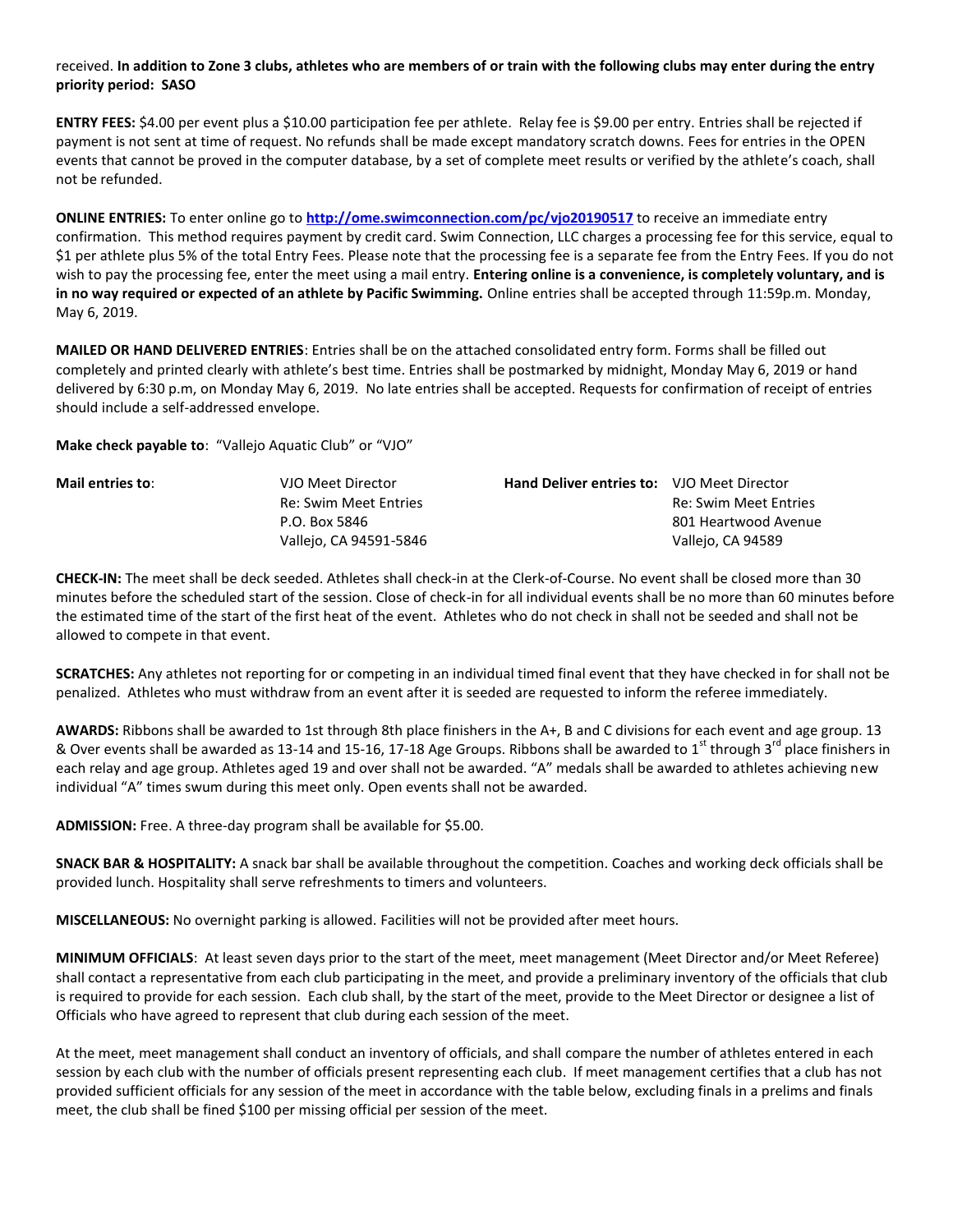| Club athletes entered in session | Trained and carded officials required |
|----------------------------------|---------------------------------------|
| $1 - 10$                         |                                       |
| $11 - 25$                        |                                       |
| $26 - 50$                        |                                       |
| 51-75                            |                                       |
| 76-100                           |                                       |
| 100 or more                      |                                       |

\*Zone 3 shall include assigned and working Colorado, Intermediary/ Chief Timing Judge, and Computer operator in the count of officials for a session although these positions are not carded. Zone 3 shall accept uncarded Trainees in the count of officials for up to two sessions. Clubs may use officials "borrowed" from other clubs, or unattached officials at the meet who agree, to fulfill their obligation under the rule.

#### **EVENT SUMMARY**

| <b>FRIDAY</b> |          |           |                 |  |  |  |  |  |  |
|---------------|----------|-----------|-----------------|--|--|--|--|--|--|
| 8 & UN        | $9 - 10$ | $11 - 12$ | $13$ -UP        |  |  |  |  |  |  |
| 800 FREE      | 200 IM   | 200 IM    | <b>800 FREE</b> |  |  |  |  |  |  |
|               | 800 FREE | 800 FREE  |                 |  |  |  |  |  |  |

|                   | <b>SATURDAY</b> |                 |                    |                  | <b>SUNDAY</b>    |                  |                  |
|-------------------|-----------------|-----------------|--------------------|------------------|------------------|------------------|------------------|
| <b>8 &amp; UN</b> | $9 - 10$        | 11-12           | 8 & UN<br>$13$ -UP |                  | $9 - 10$         | 11-12            | $13$ -UP         |
| 400 IM            | 400 IM          | 400 IM          | 400 IM             | <b>50 FLY</b>    | <b>50 FLY</b>    | 200 BACK         | 200 BACK         |
| 50 BREAST         | 50 BREAST       | 200 BREAST      | 200 BREAST         | <b>100 FREE</b>  | <b>100 FREE</b>  | <b>50 FLY</b>    | 200 IM           |
| 200 MR            | 100 BACK        | 50 BREAST       | <b>200 FREE</b>    | 200 FR           | 100 BREAST       | <b>100 FREE</b>  | <b>100 FREE</b>  |
| <b>50 FREE</b>    | 200 MR          | 100 BACK        | 100 BACK           | 50 BACK          | 200 FR           | 100 BREAST       | 100 BREAST       |
| <b>400 FREE</b>   | 50 FREE         | 50 FREE         | 50 FREE            | <b>1500 FREE</b> | 50 BACK          | 50 BACK          | <b>200 FLY</b>   |
|                   | 100 FLY         | <b>100 FLY</b>  | 100 FLY            |                  | <b>1500 FREE</b> | 200 FR           | 200 FR           |
|                   | <b>400 FREE</b> | 200 MR          | 200 MR             |                  |                  | 400 FR           | 400 FR           |
|                   |                 | 400 MR          | 400 MR             |                  |                  | <b>1500 FREE</b> | <b>1500 FREE</b> |
|                   |                 | <b>400 FREE</b> | <b>400 FREE</b>    |                  |                  |                  |                  |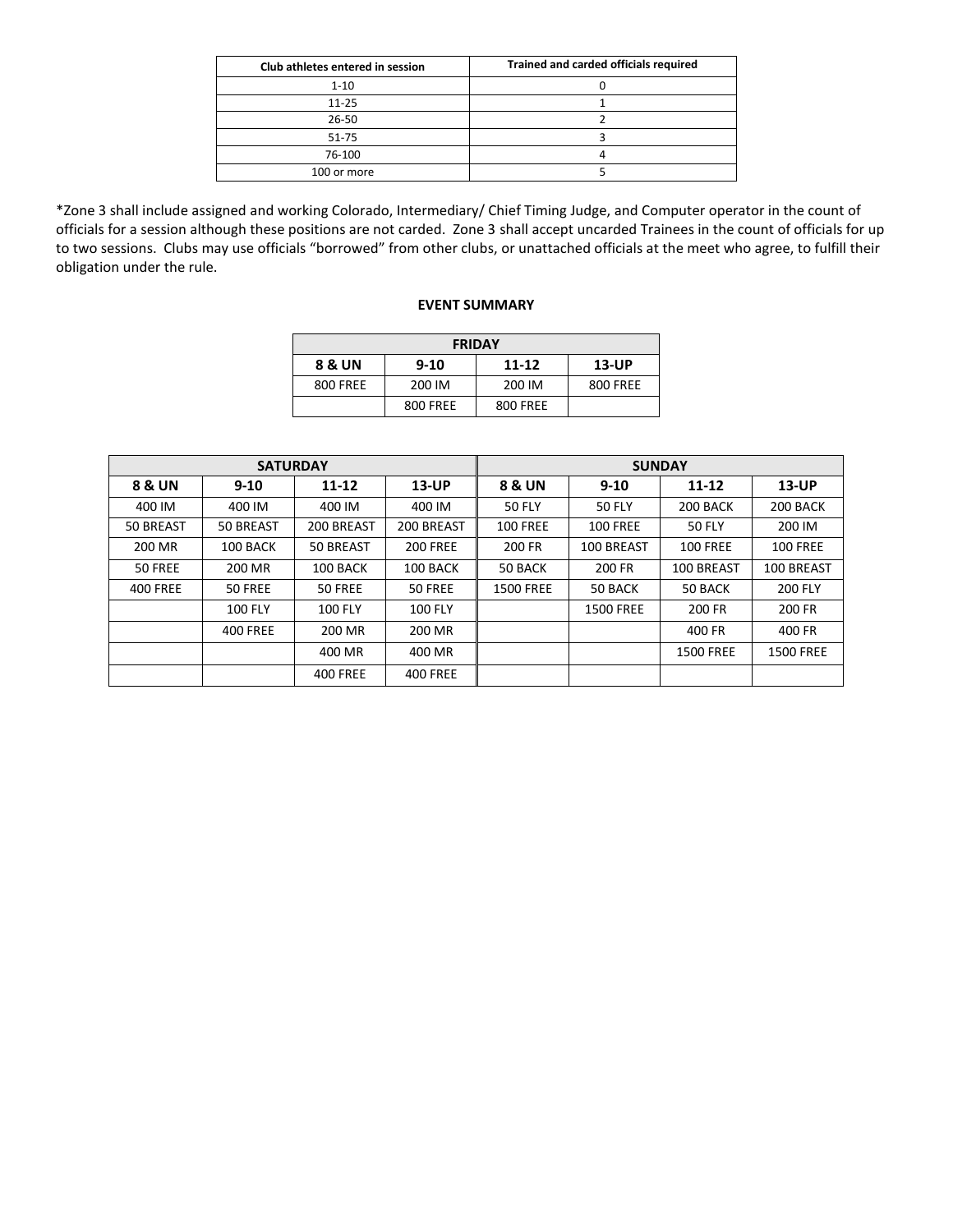# **SCHEDULE OF EVENTS**

| <b>FRIDAY</b><br><b>MAY 17</b> |                                                                                                                                                                                                                    |                | <b>SATURDAY</b><br><b>MAY 18</b> |                                                                                                                                                                                                                   | <b>SUNDAY</b><br><b>MAY 19</b> |                                 |                                                                                                                                                                                                                     |            |  |
|--------------------------------|--------------------------------------------------------------------------------------------------------------------------------------------------------------------------------------------------------------------|----------------|----------------------------------|-------------------------------------------------------------------------------------------------------------------------------------------------------------------------------------------------------------------|--------------------------------|---------------------------------|---------------------------------------------------------------------------------------------------------------------------------------------------------------------------------------------------------------------|------------|--|
| Girls                          | Event<br><b>Description</b><br>and Age Group                                                                                                                                                                       | <b>Boys</b>    | Girls                            | Event<br><b>Description</b><br>and Age Group                                                                                                                                                                      |                                | Girls                           | <b>Event</b><br><b>Description</b><br>and Age Group                                                                                                                                                                 | <b>Boy</b> |  |
| $\mathbf{1}$                   | 9-10 200 IM                                                                                                                                                                                                        | $\overline{2}$ | 7#                               | OPEN <sup>2</sup> 400 IM                                                                                                                                                                                          | 8#                             | 43                              | 11 & O 200 BACK                                                                                                                                                                                                     | 44         |  |
| $\overline{3}$                 | 11-12 200 IM                                                                                                                                                                                                       | 4              | 9                                | 11 & O 200 BREAST                                                                                                                                                                                                 | 10                             | 45                              | 10 & U 50 FLY                                                                                                                                                                                                       | 46         |  |
| 5                              | Open 800 FREE <sup>1</sup>                                                                                                                                                                                         | 6              | 11                               | 13 & O 200 FREE                                                                                                                                                                                                   | 12                             | 47                              | 11-12 50 FLY                                                                                                                                                                                                        | 48         |  |
|                                |                                                                                                                                                                                                                    |                | 13                               | 10 & U 50 BREAST                                                                                                                                                                                                  | 14                             | 49                              | 13 & O 200 IM                                                                                                                                                                                                       | 50         |  |
|                                |                                                                                                                                                                                                                    |                | 15                               | 11-12 50 BREAST                                                                                                                                                                                                   | 16                             | 51                              | 10 & U 100 FREE                                                                                                                                                                                                     | 52         |  |
|                                |                                                                                                                                                                                                                    |                | 17                               | 9-10 100 BACK                                                                                                                                                                                                     | 18                             | 53                              | 11-12 100 FREE                                                                                                                                                                                                      | 54         |  |
|                                |                                                                                                                                                                                                                    |                | 19                               | 11-12 100 BACK                                                                                                                                                                                                    | 20                             | 55                              | 13 & O 100 FREE                                                                                                                                                                                                     | 56         |  |
|                                |                                                                                                                                                                                                                    |                | 21                               | 10 & U 200<br><b>MEDLEY RELAY</b>                                                                                                                                                                                 | 22                             | 57                              | 9-10 100 BREAST                                                                                                                                                                                                     | 58         |  |
|                                |                                                                                                                                                                                                                    |                | 23                               | 13 & O 100 BACK                                                                                                                                                                                                   | 24                             | 59                              | 11-12 100 BREAST                                                                                                                                                                                                    | 60         |  |
|                                |                                                                                                                                                                                                                    |                | 25                               | 10 & U 50 FREE                                                                                                                                                                                                    | 26                             | 61                              | 10 & U 200<br>FREE RELAY                                                                                                                                                                                            | 62         |  |
|                                |                                                                                                                                                                                                                    |                | 27                               | 11-12 50 FREE                                                                                                                                                                                                     | 28                             | 63                              | 13 & O 100<br><b>BREAST</b>                                                                                                                                                                                         | 64         |  |
|                                |                                                                                                                                                                                                                    |                | 29                               | 13 & O 50 FREE                                                                                                                                                                                                    | 30                             | 65                              | 10 & U 50 BACK                                                                                                                                                                                                      | 66         |  |
|                                |                                                                                                                                                                                                                    |                | 31                               | 9-10 100 FLY                                                                                                                                                                                                      | 32                             | 67                              | 11-12 50 BACK                                                                                                                                                                                                       | 68         |  |
|                                |                                                                                                                                                                                                                    |                | 33                               | 11-12 100 FLY                                                                                                                                                                                                     | 34                             | 69                              | 13 & O 200 FLY                                                                                                                                                                                                      | 70         |  |
|                                |                                                                                                                                                                                                                    | 35             | 13 & O 100 FLY                   | 36                                                                                                                                                                                                                | 71                             | 11 & O 200<br><b>FREE RELAY</b> | 72                                                                                                                                                                                                                  |            |  |
|                                |                                                                                                                                                                                                                    |                | 37                               | 11 & O 200<br><b>MEDLEY RELAY</b>                                                                                                                                                                                 | 38                             | 73                              | 11 & O 400<br>FREE RELAY                                                                                                                                                                                            | 74         |  |
|                                |                                                                                                                                                                                                                    |                | 39                               | 11 & O 400<br><b>MEDLEY RELAY</b>                                                                                                                                                                                 | 40                             | 75@                             | OPEN <sup>4</sup> 1500 FREE                                                                                                                                                                                         | 76         |  |
|                                |                                                                                                                                                                                                                    |                | $41+$                            | OPEN <sup>3</sup> 400 FREE                                                                                                                                                                                        | $42+$                          |                                 |                                                                                                                                                                                                                     |            |  |
|                                | $1.$ The 800 Free<br>shall be swum<br>fastest to slowest,<br>and may alternate<br>women's and<br>men's heats at<br>the discretion of<br>the Meet Referee.<br>Athletes shall<br>provide their own<br>timers and lap |                |                                  | $2/3$ . The 400 IM &<br>400 FREE shall be<br>swum fastest to<br>slowest, and may<br>alternate women's<br>and men's heats at<br>the discretion of<br>the Meet Referee.<br>400 FREE Athletes<br>shall provide their |                                |                                 | $4.$ The 1500 FREE<br>shall be swum<br>fastest to slowest,<br>and may alternate<br>women's and<br>men's heats at the<br>discretion of the<br>Meet Referee.<br>Athletes shall<br>provide their own<br>timers and lap |            |  |
|                                | counters for this<br>event.<br>Athletes shall<br>have met the<br>Minimum Time<br>Standard below.                                                                                                                   |                |                                  | own timers.<br>Athletes shall have<br>met the Minimum<br><b>Time Standard</b><br>below.                                                                                                                           |                                |                                 | counters for this<br>event.<br>Athletes shall have<br>met the Minimum<br><b>Time Standard</b><br>below.                                                                                                             |            |  |
| *13:50.99                      | Minimum Seed<br>Time                                                                                                                                                                                               | *13:35.99      | #7:19.69<br>$+6:51.09$           | Minimum Seed<br>Time                                                                                                                                                                                              | #7:10.19<br>$+6:44.59$         | @25:45.79                       | Minimum Seed<br>Time                                                                                                                                                                                                | @25:1      |  |

|             |               | <b>SUNDAY</b>                   |             |  |  |  |  |  |  |
|-------------|---------------|---------------------------------|-------------|--|--|--|--|--|--|
|             | <b>MAY 19</b> |                                 |             |  |  |  |  |  |  |
| <b>Boys</b> | Girls         | Event                           | <b>Boys</b> |  |  |  |  |  |  |
|             |               | <b>Description</b>              |             |  |  |  |  |  |  |
|             |               | and Age Group                   |             |  |  |  |  |  |  |
| 8#          | 43            | 11 & O 200 BACK                 | 44          |  |  |  |  |  |  |
| 10          | 45            | 10 & U 50 FLY                   | 46          |  |  |  |  |  |  |
| 12          | 47            | 11-12 50 FLY                    | 48          |  |  |  |  |  |  |
| 14          | 49            | 13 & O 200 IM                   | 50          |  |  |  |  |  |  |
| 16          | 51            | 10 & U 100 FREE                 | 52          |  |  |  |  |  |  |
| 18          | 53            | 11-12 100 FREE                  | 54          |  |  |  |  |  |  |
| 20          | 55            | 13 & O 100 FREE                 | 56          |  |  |  |  |  |  |
| 22          | 57            | 9-10 100 BREAST                 | 58          |  |  |  |  |  |  |
| 24          | 59            | 11-12 100 BREAST                | 60          |  |  |  |  |  |  |
| 26          | 61            | 10 & U 200                      | 62          |  |  |  |  |  |  |
|             |               | <b>FREE RELAY</b>               |             |  |  |  |  |  |  |
| 28          | 63            | 13 & O 100<br><b>BREAST</b>     | 64          |  |  |  |  |  |  |
| 30          | 65            | 10 & U 50 BACK                  | 66          |  |  |  |  |  |  |
| 32          | 67            | 11-12 50 BACK                   | 68          |  |  |  |  |  |  |
| 34          | 69            | 13 & O 200 FLY                  | 70          |  |  |  |  |  |  |
| 36          | 71            | 11 & O 200                      | 72          |  |  |  |  |  |  |
|             |               | <b>FREE RELAY</b>               |             |  |  |  |  |  |  |
| 38          | 73            | 11 & O 400<br><b>FREE RELAY</b> | 74          |  |  |  |  |  |  |
| 40          | 75@           | OPEN $^4$ 1500 FREE             | 76@         |  |  |  |  |  |  |
| $42+$       |               |                                 |             |  |  |  |  |  |  |

| $4.$ The 1500 FREE  |
|---------------------|
| shall be swum       |
| fastest to slowest, |
| and may alternate   |
| women's and         |
| men's heats at the  |
| discretion of the   |
| Meet Referee.       |
|                     |
| Athletes shall      |

@25:13.59